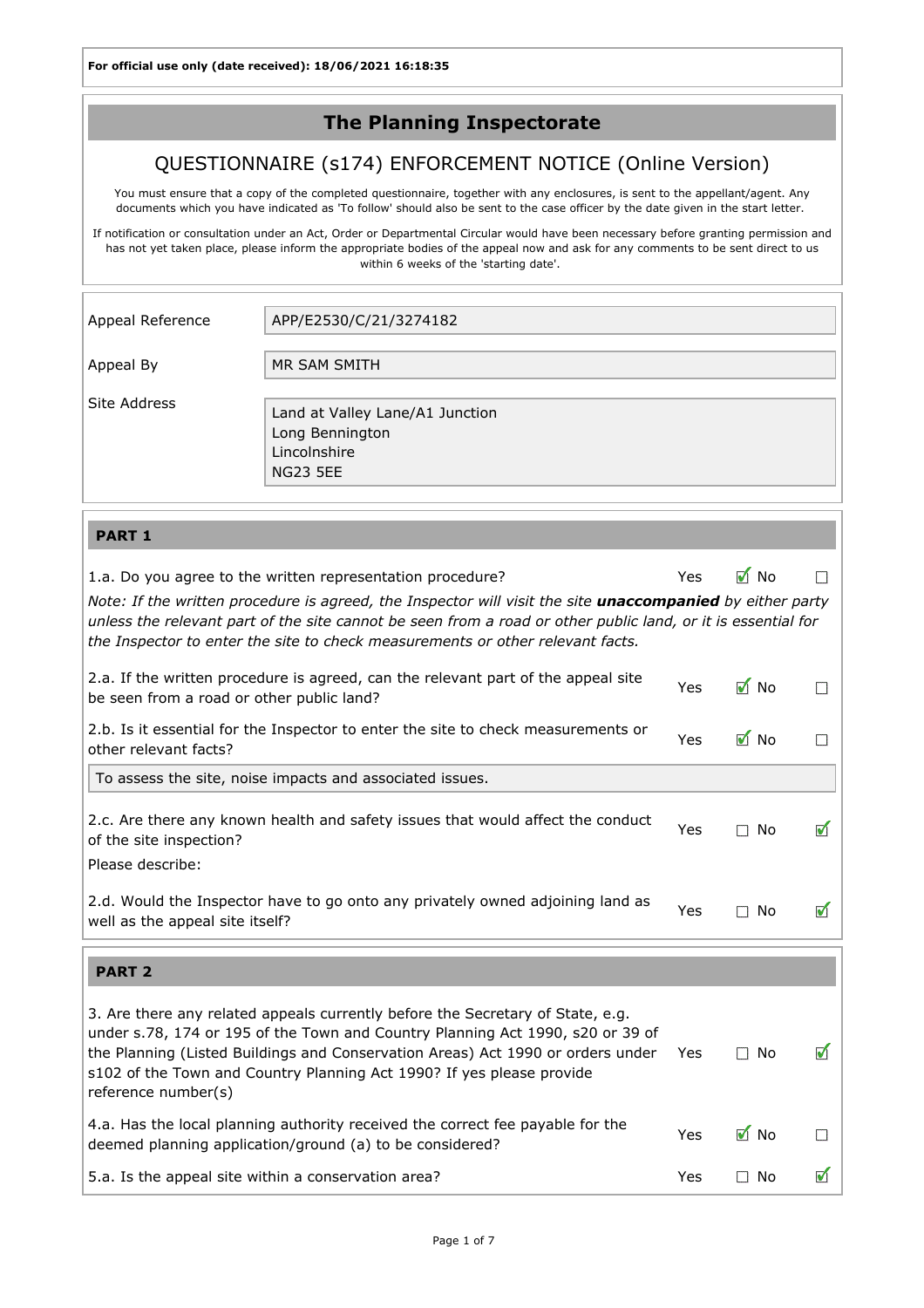| 5.b. Is the appeal site adjacent to a conservation area?                                                                                                                                                                                                                                              | Yes                  | $\Box$ No         | ✔                    |
|-------------------------------------------------------------------------------------------------------------------------------------------------------------------------------------------------------------------------------------------------------------------------------------------------------|----------------------|-------------------|----------------------|
| <b>PART 3</b>                                                                                                                                                                                                                                                                                         |                      |                   |                      |
| 6.a. Does the notice relate to building, engineering, mining or other operations?                                                                                                                                                                                                                     | Yes                  | $\blacksquare$ No | $\Box$               |
| If YES, please state the area of the site shown in the notice plan, in<br>hectares.                                                                                                                                                                                                                   | $0.84$ hectare $(s)$ |                   |                      |
| 6.b. Is the area of the alleged breach different from the above?                                                                                                                                                                                                                                      | Yes                  | $\Box$ No         | ✔                    |
| 6.c. Does the alleged breach create any floor space?                                                                                                                                                                                                                                                  | Yes                  | $\Box$ No         | ✔                    |
| Does the enforcement notice relate to a change of use of land to use for:                                                                                                                                                                                                                             |                      |                   |                      |
| 7.a. the disposal of refuse or waste materials?                                                                                                                                                                                                                                                       | Yes                  | $\Box$ No         | $\blacktriangledown$ |
| 7.b. the deposit of materials remaining after mineral extraction?                                                                                                                                                                                                                                     | Yes                  | $\Box$ No         | $\blacktriangledown$ |
| 7.c. the storage of minerals in the open?                                                                                                                                                                                                                                                             | Yes                  | $\Box$ No         | ✔                    |
| 8. If the enforcement notice relates to the erection of a building or buildings, is it<br>accepted that their use is for purposes of agriculture on land used for agricultural<br>purposes (not necessarily an agricultural unit as defined in the Agriculture Act<br>$(1947)$ ?                      | Yes                  | $\square$ No      | ✔                    |
| 9. Does the enforcement notice relate to the erection/change of use of a building<br>which is a single private dwellinghouse, as defined in Regulation 2(1) of the<br>Town and Country Planning (Fees for Applications, Deemed Applications,<br>Requests and Site Visits) (England) Regulations 2012? | Yes                  | $\Box$ No         | ✔                    |
|                                                                                                                                                                                                                                                                                                       |                      |                   |                      |
| <b>PART 4</b>                                                                                                                                                                                                                                                                                         |                      |                   |                      |
| 10. Has the local planning authority made a Local Development Order under<br>sections 61A to 61C of the Town and Country Planning Act 1990 (as inserted by<br>section 40 of the Planning and Compulsory Purchase Act 2004) in relation to the<br>application site?                                    | Yes                  | $\Box$ No         | ✔                    |
| 11. Has any planning permission been granted previously in respect of the<br>development?                                                                                                                                                                                                             | Yes                  | $\square$ No      | ✔                    |
| 12. Has the appellant applied for planning permission and paid the appropriate<br>fee for the same development as in the enforcement notice?                                                                                                                                                          | Yes                  | $\blacksquare$ No |                      |
| If YES, please provide                                                                                                                                                                                                                                                                                |                      |                   |                      |
| 12.a. the date of the relevant application                                                                                                                                                                                                                                                            | 27/04/2020           |                   |                      |
| 12.b. the date of the LPA's decision (if any)                                                                                                                                                                                                                                                         | 06/04/2021           |                   |                      |
| 12.c. a copy of the decision (if any)                                                                                                                                                                                                                                                                 |                      |                   |                      |
| See 'Questionnaire Documents' section                                                                                                                                                                                                                                                                 |                      |                   |                      |
| 12.d. the reference number                                                                                                                                                                                                                                                                            |                      |                   |                      |
| S20/0669                                                                                                                                                                                                                                                                                              |                      |                   |                      |
| 13. Has a planning contravention notice been served?                                                                                                                                                                                                                                                  | Yes                  | $\square$ No      | ✔                    |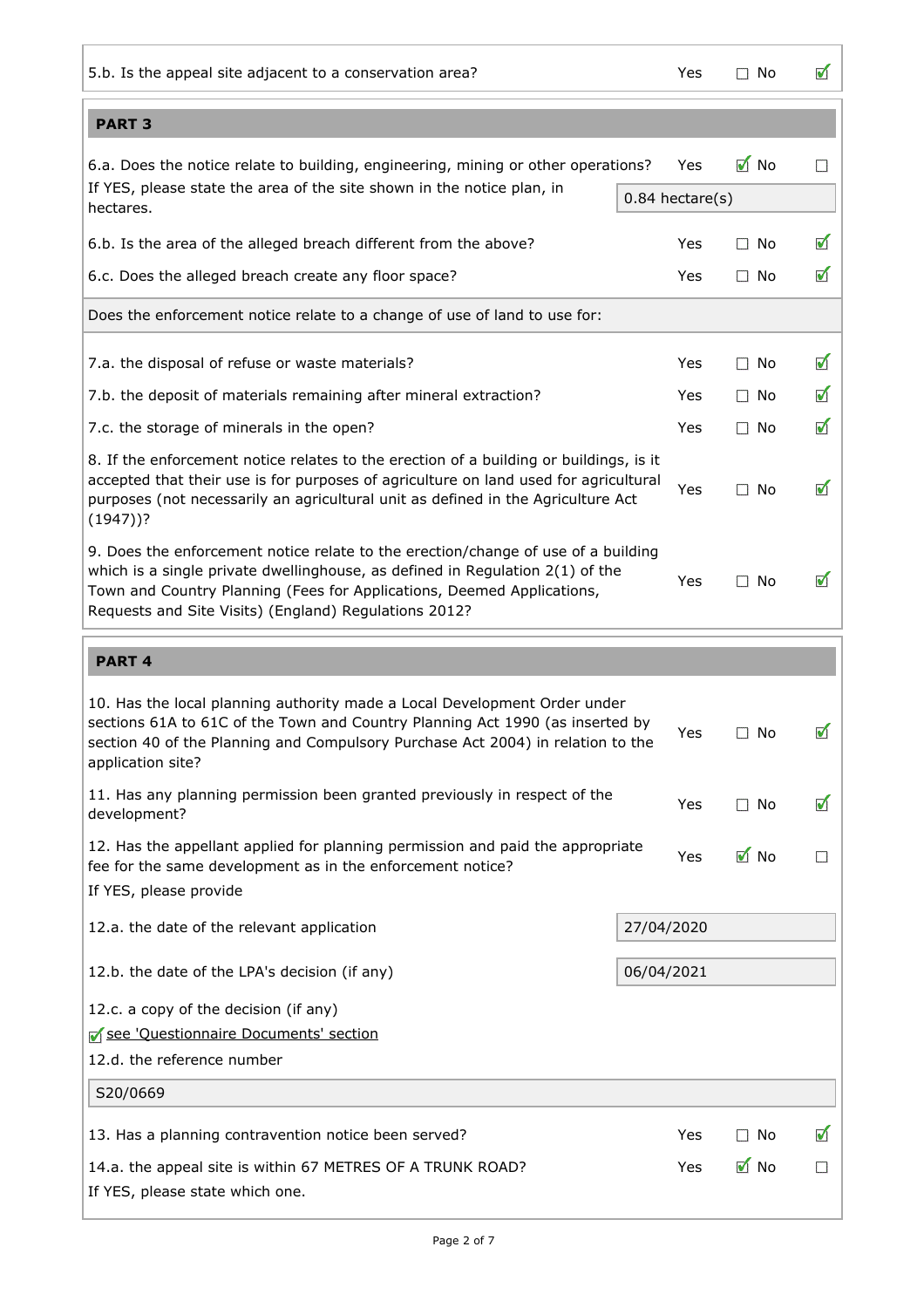| A1 Slip-road                                                                                                                                                                      |      |                   |                      |
|-----------------------------------------------------------------------------------------------------------------------------------------------------------------------------------|------|-------------------|----------------------|
| 14.b. the appeal site is CROWN LAND (as defined in s293 of the Act)?                                                                                                              | Yes  | $\square$ No      | ✔                    |
| 14.c. a STOP NOTICE has been served in addition to the enforcement notice?                                                                                                        | Yes  | $\Box$ No         | ✔                    |
| 14.d. the appeal site is in or adjacent to or likely to affect a SSSI?                                                                                                            | Yes  | $\Box$ No         | $\blacktriangledown$ |
| 14.e. any protected species are likely to be affected by the alleged development?                                                                                                 | Yes  | $\Box$ No         | $\blacktriangledown$ |
| 14.f. the appeal site is in a Green Belt or AONB?                                                                                                                                 | Yes  | $\Box$ No         | $\blacktriangledown$ |
| 14.g. any part of the site is subject to a Tree Preservation Order?                                                                                                               | Yes  | $\square$ No      | $\blacktriangledown$ |
| 14.h. the appeal site is within 400m of an area of underground or surface<br>mineral interest?                                                                                    | Yes  | $\Box$ No         | $\blacktriangledown$ |
| 14.i. the appeal site is within 250m of a waste landfill site?                                                                                                                    | Yes  | $\Box$ No         | $\blacktriangledown$ |
| 14.j. does the development affect the setting of a listed building or ancient<br>monument?                                                                                        | Yes  | $\Box$ No         | ✔                    |
| 14.k. has importation of waste materials been involved in the development?                                                                                                        | Yes  | $\Box$ No         | ✔                    |
| 14.I. does the appeal involve persons claiming gypsy/traveller status, whether or<br>not this is accepted by the planning authority?                                              | Yes  | $\blacksquare$ No | $\Box$               |
| <b>PART 5</b>                                                                                                                                                                     |      |                   |                      |
|                                                                                                                                                                                   |      |                   |                      |
| 15. Please provide a plan of any public rights of way affected by the site.<br>See 'Questionnaire Documents' section                                                              |      |                   |                      |
| 16.a. Is the appeal site subject to an ARTICLE 4 Direction?                                                                                                                       | Yes  | $\square$ No      | ✔                    |
| 17. Have any development rights been restricted by means of a planning<br>condition?                                                                                              | Yes  | $\square$ No      | ✔                    |
| 18. Does the development relate to operational development for a disabled<br>person, as defined by s29 of the National Assistance Act 1948?                                       | Yes  | $\Box$ No         | ✔                    |
| 19. Will any consultation be carried out on the possibility of planning permission<br>being granted if the appeal is confirmed as valid?                                          | Yes  | $\square$ No      | ✔                    |
| <b>Environmental Impact Assessment - Schedule 1</b>                                                                                                                               |      |                   |                      |
| 20.a. Is the alleged development within Schedule 1 of the Town and Country<br>Planning (Environmental Impact Assessment) Regulations 2011?                                        | Yes  | $\square$ No      | ✔                    |
| <b>Environmental Impact Assessment - Schedule 2</b>                                                                                                                               |      |                   |                      |
| 20.b.i. Is the development Schedule 2 development as described in Column 1,<br>Schedule 2 of the Town and Country Planning (Environmental Impact<br>Assessment) Regulations 2011? | Yes. | $\Box$ No         | $\blacktriangledown$ |
| <b>Environmental Impact Assessment - Environmental Statement (ES)</b>                                                                                                             |      |                   |                      |
| 20.e. Has the appellant supplied an environmental statement?                                                                                                                      | Yes  | $\square$ No      | ✔                    |
| <b>PART 6</b>                                                                                                                                                                     |      |                   |                      |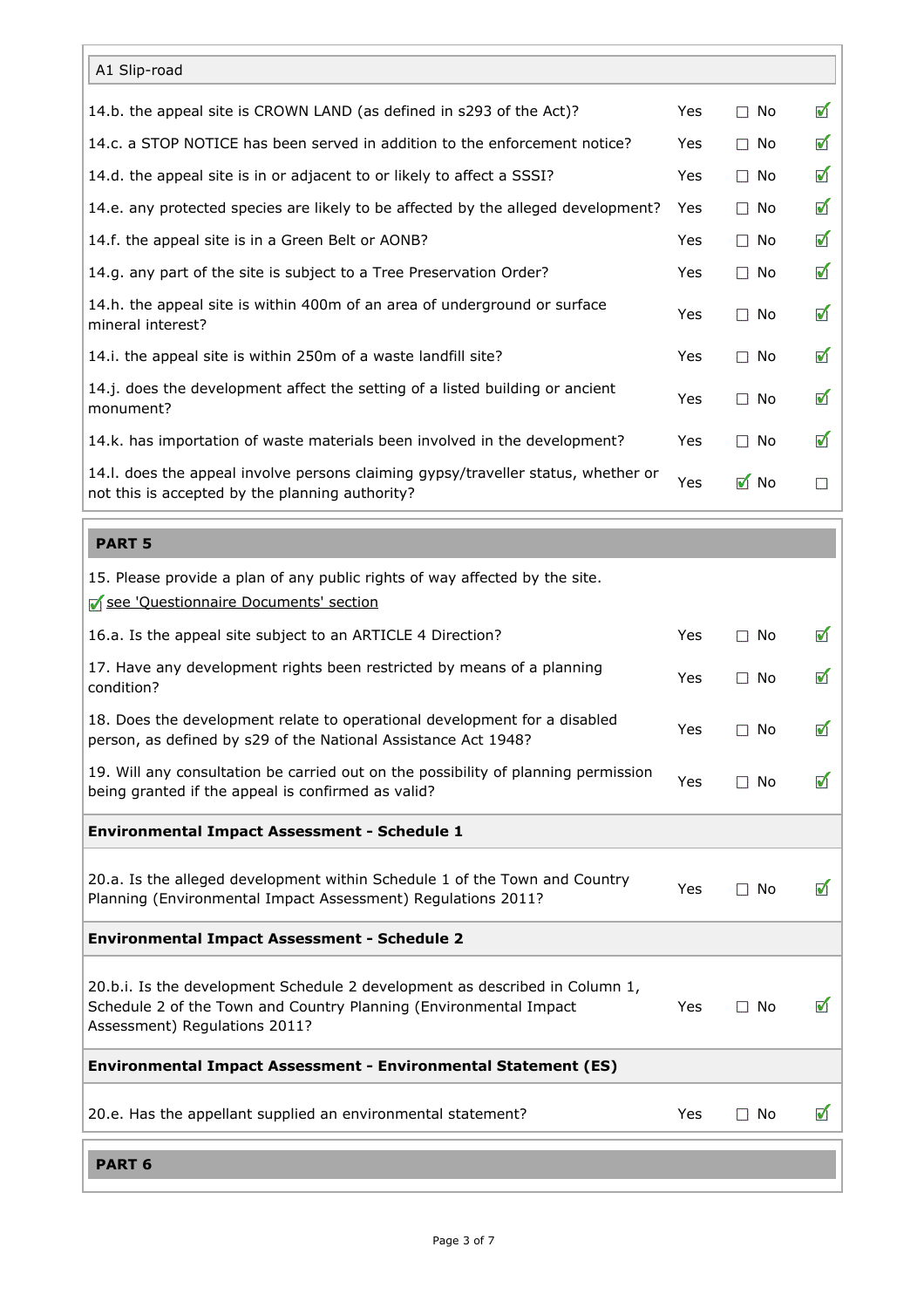| ✔<br>21.a. a copy of the letter with which you notified people about the appeal.<br>See 'Questionnaire Documents' section                                                                                                                                                                                                                                                                                                                                                                                                                                                                                                              |                             |
|----------------------------------------------------------------------------------------------------------------------------------------------------------------------------------------------------------------------------------------------------------------------------------------------------------------------------------------------------------------------------------------------------------------------------------------------------------------------------------------------------------------------------------------------------------------------------------------------------------------------------------------|-----------------------------|
| 21.b. a list of the people you notified and the deadline you gave for their comments to be sent to<br>$\blacktriangledown$<br>us.                                                                                                                                                                                                                                                                                                                                                                                                                                                                                                      |                             |
| See 'Questionnaire Documents' section                                                                                                                                                                                                                                                                                                                                                                                                                                                                                                                                                                                                  |                             |
| 20/07/2021<br>the deadline you gave for their comments to be sent to us.                                                                                                                                                                                                                                                                                                                                                                                                                                                                                                                                                               |                             |
| 21.c. the planning officer's report to committee or delegated report and any other relevant<br>document/minutes.<br>See 'Questionnaire Documents' section                                                                                                                                                                                                                                                                                                                                                                                                                                                                              | $\blacktriangledown$        |
| 21.d. where ground (a) (s174) has been pleaded and any fee required has been paid, a<br>comprehensive list of conditions which you consider should be imposed if planning permission is<br>granted. You need not attach this now, but it should reach us within 6 weeks of the starting date.<br>The list must be submitted separately from your appeal statement.                                                                                                                                                                                                                                                                     |                             |
| □ see 'Questionnaire Documents' section                                                                                                                                                                                                                                                                                                                                                                                                                                                                                                                                                                                                |                             |
| Policies/Planning Guidance                                                                                                                                                                                                                                                                                                                                                                                                                                                                                                                                                                                                             |                             |
| 22.a. extracts from any relevant statutory development plan policies (even if you intend to rely<br>more heavily on the emerging plan). You must include the front page, the title and date of<br>approval/adoption, and the status of the plan. Copies of the policies should include the relevant<br>supporting text.                                                                                                                                                                                                                                                                                                                | ✔                           |
| List of policies                                                                                                                                                                                                                                                                                                                                                                                                                                                                                                                                                                                                                       |                             |
| <b>DE1, H5</b>                                                                                                                                                                                                                                                                                                                                                                                                                                                                                                                                                                                                                         |                             |
| See 'Questionnaire Documents' section                                                                                                                                                                                                                                                                                                                                                                                                                                                                                                                                                                                                  |                             |
| 22.b. extracts of any relevant policies which have been 'saved' by way of a Direction.                                                                                                                                                                                                                                                                                                                                                                                                                                                                                                                                                 | $\mathcal{L}$               |
| 22.c. extracts from any supplementary planning guidance, that you consider necessary, together<br>with its status, whether it was the subject of public consultation and consequent modification,<br>whether it was formally adopted, and if so when.                                                                                                                                                                                                                                                                                                                                                                                  | $\Box$                      |
| 22.d. extracts from any supplementary planning document that you consider necessary, together<br>with the date of its adoption. In the case of emerging documents, please state what stage they have<br>reached.                                                                                                                                                                                                                                                                                                                                                                                                                       | $\sim$                      |
| 22.e. if any Development Plan Document (DPD) or Neighbourhood Plan relevant to this appeal has<br>been examined and found sound/met the basic conditions and passed a referendum, the date the<br>DPD or Neighbourhood Plan is likely to be adopted and, if you consider this date will be before the<br>Inspector's decision on this appeal is issued, an explanation of the Council's policy position in<br>respect of this appeal upon its adoption. You should also include an explanation of the status of<br>existing policies and plans, as they relate to this appeal, upon adoption and which (if any) will be<br>superseded; | $\Box$                      |
| 22.f. if any DPD or Neighbourhood Plan relevant to this appeal has been submitted for examination,<br>or in the case of a Neighbourhood Plan has been examined and is awaiting a referendum, an<br>explanation of any substantive changes in the progress of the emerging plan, and their relevance to<br>this appeal if it is considered that the plan will not be adopted before the Inspector's decision on this<br>appeal is issued;                                                                                                                                                                                               | $\Box$                      |
| 22.g. your Authority's CIL charging schedule is being/has been examined;                                                                                                                                                                                                                                                                                                                                                                                                                                                                                                                                                               | $\mathcal{L}_{\mathcal{A}}$ |
| 22.h. your Authority's CIL charging schedule has been/is likely to be adopted.                                                                                                                                                                                                                                                                                                                                                                                                                                                                                                                                                         | $\mathcal{L}$               |
| 22.i. any other relevant information or correspondence you consider we should know about.                                                                                                                                                                                                                                                                                                                                                                                                                                                                                                                                              | $\mathcal{L}_{\mathcal{A}}$ |
| <b>PART 7</b>                                                                                                                                                                                                                                                                                                                                                                                                                                                                                                                                                                                                                          |                             |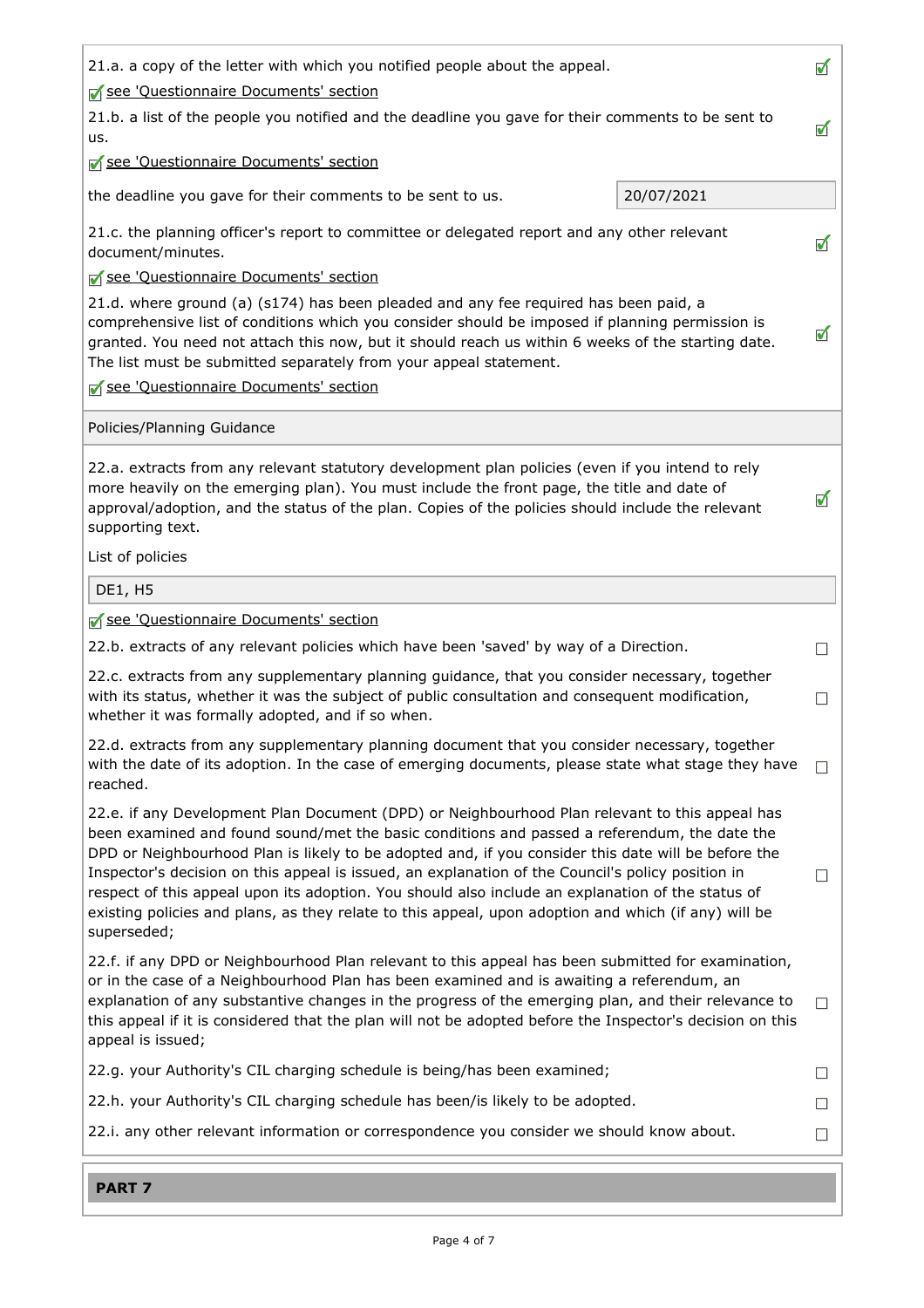| 23. A true copy of the Enforcement Notice<br>See 'Questionnaire Documents' section<br>24. The Enforcement Notice Plan (if applicable)<br>See 'Questionnaire Documents' section<br>25. A list of those served with the Notice |                                 |  |   |   |
|------------------------------------------------------------------------------------------------------------------------------------------------------------------------------------------------------------------------------|---------------------------------|--|---|---|
| See 'Questionnaire Documents' section<br>26. Do you wish to attach your statement of case?<br>$\Box$ No<br>Yes                                                                                                               |                                 |  | ᢦ |   |
| <b>LPA Details</b>                                                                                                                                                                                                           |                                 |  |   |   |
| I certify that a copy of this appeal questionnaire and any enclosures will be sent to the appellant or<br>agent today.                                                                                                       |                                 |  |   | ✔ |
| LPA's reference                                                                                                                                                                                                              | ENF21/0003                      |  |   |   |
| Completed by                                                                                                                                                                                                                 | Geoffrey Hardy                  |  |   |   |
| On behalf of                                                                                                                                                                                                                 | South Kesteven District Council |  |   |   |
| Please provide the details of the officer we can contact for this appeal, if different from the Planning<br>Inspectorate's usual contact for this type of appeal.                                                            |                                 |  |   |   |
| Name                                                                                                                                                                                                                         | Jonathan Short                  |  |   |   |
| Phone no (including dialling code)                                                                                                                                                                                           |                                 |  |   |   |
| Email                                                                                                                                                                                                                        |                                 |  |   |   |
| Please advise the case officer of any changes in circumstances occurring after the return of<br>the questionnaire.                                                                                                           |                                 |  |   |   |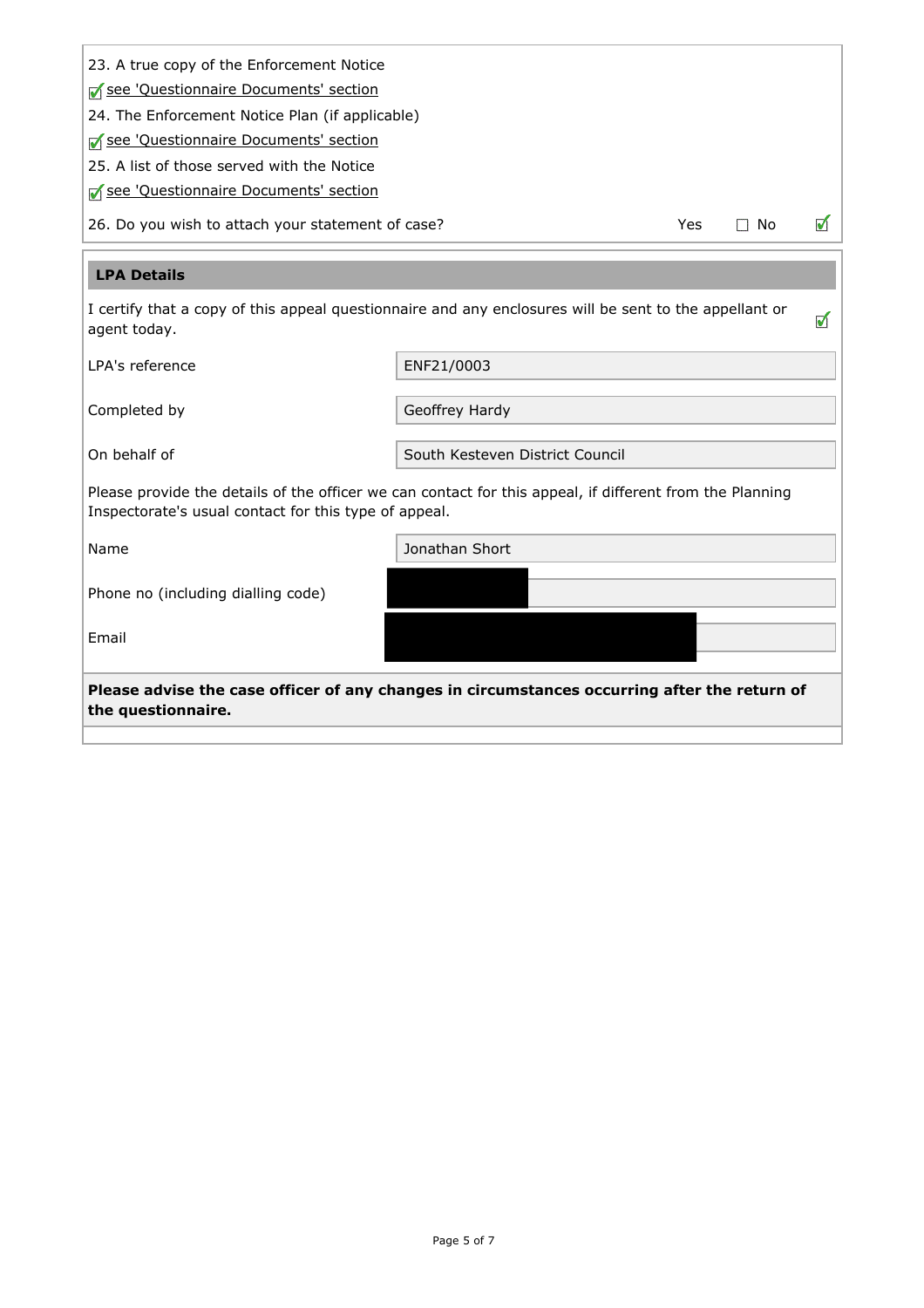# QUESTIONNAIRE DOCUMENTS

| Appeal Reference | APP/E2530/C/21/3274182                                                                |
|------------------|---------------------------------------------------------------------------------------|
| Appeal By        | MR SAM SMITH                                                                          |
| Site Address     | Land at Valley Lane/A1 Junction<br>Long Bennington<br>Lincolnshire<br><b>NG23 5EE</b> |

<span id="page-5-0"></span>

| The documents listed below were uploaded with this form:                                                                  |                                                                                                                                                                                                      |
|---------------------------------------------------------------------------------------------------------------------------|------------------------------------------------------------------------------------------------------------------------------------------------------------------------------------------------------|
| <b>Relates to Section:</b>                                                                                                | PART <sub>4</sub>                                                                                                                                                                                    |
| <b>Document Description:</b>                                                                                              | 12. A copy of the decision.                                                                                                                                                                          |
| File name:                                                                                                                | 1921341-s20-0669.pdf                                                                                                                                                                                 |
| <b>Relates to Section:</b>                                                                                                | PART <sub>5</sub>                                                                                                                                                                                    |
| <b>Document Description:</b>                                                                                              | 15. A plan of any public rights of way affected by the site.                                                                                                                                         |
| File name:                                                                                                                | Extract From LCC Rights of Way Map.pdf                                                                                                                                                               |
| <b>Relates to Section:</b>                                                                                                | PART <sub>6</sub>                                                                                                                                                                                    |
| <b>Document Description:</b>                                                                                              | 21.a. A copy of the letter with which you notified people about the appeal.                                                                                                                          |
| <b>File name:</b>                                                                                                         | Cllr J Wood Enforcement Appeal Notification.pdf                                                                                                                                                      |
| <b>Relates to Section:</b><br><b>Document Description:</b><br><b>File name:</b>                                           | PART <sub>6</sub><br>21.b. A list of the people you notified and the deadline you gave for their<br>comments to be sent to us.<br>List of IPs Notified.pdf                                           |
| <b>Relates to Section:</b><br><b>Document Description:</b><br><b>File name:</b>                                           | PART <sub>6</sub><br>21.c. the planning officer's report to committee or delegated report and any<br>other relevant document/minutes.<br>Enforcement action - Officer Report Signed.pdf              |
| <b>Relates to Section:</b><br><b>Document Description:</b><br><b>File name:</b><br><b>File name:</b><br><b>File name:</b> | PART <sub>6</sub><br>22.a. Extracts from any statutory development plan policy including the front<br>page, title and date of approval/adoption and status.<br>2 Front page.pdf<br>DE1.pdf<br>H5.pdf |
| <b>Relates to Section:</b>                                                                                                | PART <sub>7</sub>                                                                                                                                                                                    |
| <b>Document Description:</b>                                                                                              | 23. A true copy of the Enforcement Notice.                                                                                                                                                           |
| File name:                                                                                                                | Enforcement Notice - Final.pdf                                                                                                                                                                       |
| <b>Relates to Section:</b>                                                                                                | PART <sub>7</sub>                                                                                                                                                                                    |
| <b>Document Description:</b>                                                                                              | 24. The Enforcement Notice Plan.                                                                                                                                                                     |
| File name:                                                                                                                | Enforcement Notice - Final.pdf                                                                                                                                                                       |
| <b>Relates to Section:</b>                                                                                                | PART <sub>7</sub>                                                                                                                                                                                    |
| <b>Document Description:</b>                                                                                              | 25. A list of those served with the Notice.                                                                                                                                                          |
| File name:                                                                                                                | List of those Served.pdf                                                                                                                                                                             |

#### The documents listed below are to follow by post: